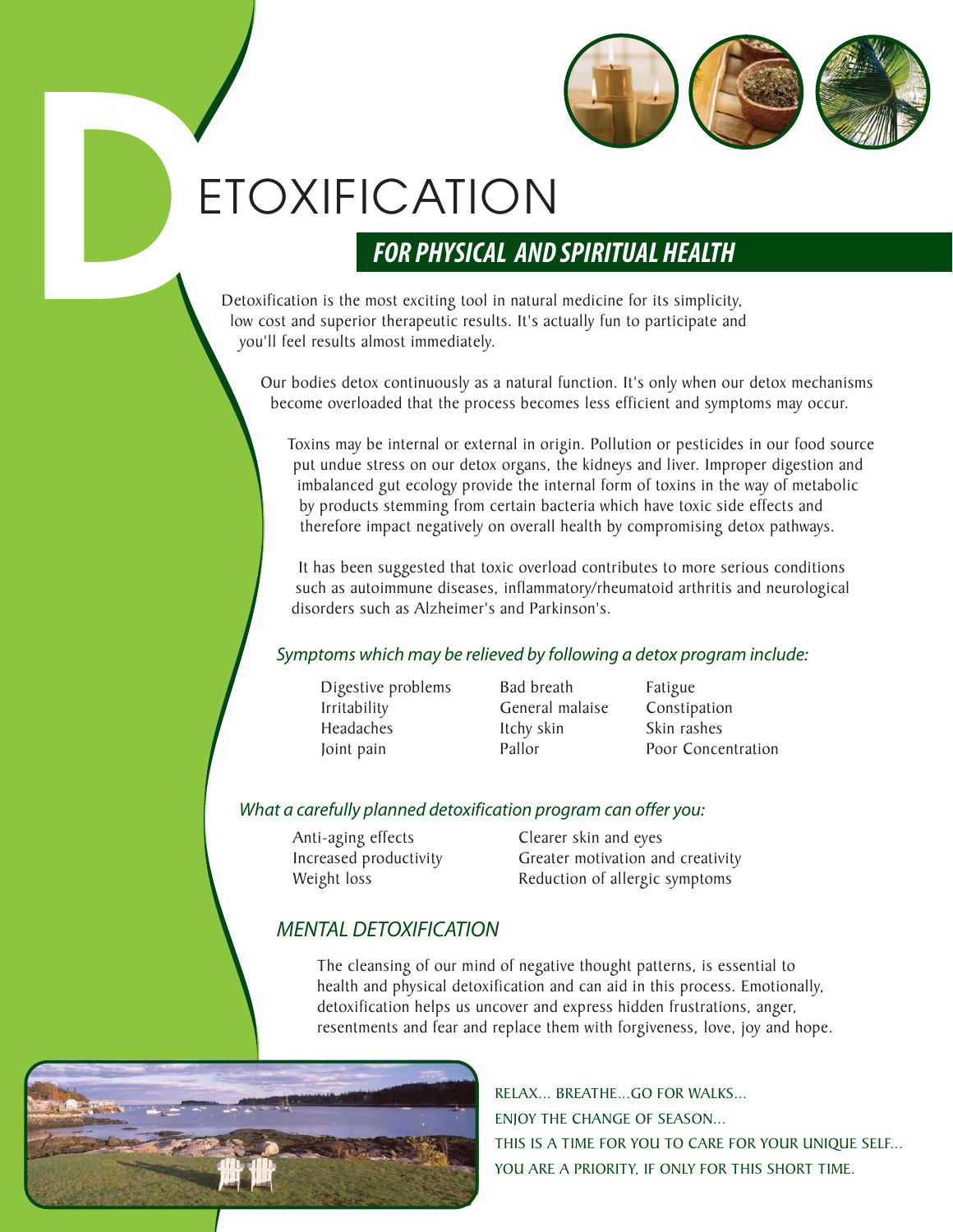## *Living A Detox Lifestyle*

Detoxification is a continuous physiologic process that your body depends on for survival. There are complex cellular detoxification mechanisms that are constantly at work for you all day, every day. Natural and synthetic chemicals are processed by this complex system of cells, organs, and organ systems to keep your system working in the face of a virtually constant barrage of toxic material. Our program is an excellent tool to improve your detoxification in the short term. The following suggestions will help you keep your body burden low and your detox mechanisms working for the long haul.



Although the convenience of microwaves is indisputable, this method of heating can disrupt chemical linkages in otherwise healthy foods and decrease the nutritional value. Heat on a stovetop or oven whenever possible and use a cast iron pan. Avoid Teflon and synthetic non-stick coatings.



One of the best ways to increase your metabolic activity is to simply use your body. Daily exercise has innumerable benefits including building lean muscle mass which helps you burn more calories at rest. Consider jumping on a mini trampoline for 3-5 mins a day to give a boost to your health and vitality. Sweating also releases toxins.



Heating foods in plastic releases harmful chemicals. You should never heat food in plastic… use glass or ceramic instead.



To aid in lymphatic drainage, use a dry, natural fiber shower brush or loofa to massage your entire body before you shower or bathe. Start at the toes, and gently scrub using circular motions toward your heart.



Public tap water is often contaminated. Drink and cook with only pure filtered water and consider adding a filter to your shower.

## **Guide to Organic Produce**



### Highest in Pesticides - BUY THESE ORGANIC -

These 12 popular fresh fruits and vegetables are consistently the most contaminated with pesticides:

- Apples Bell Peppers **Celery** Cherries
- Grapes (imported) **Nectarines** Peaches **Pears**
- Potatoes Red Raspberries Spinach **Strawberries**



### Lowest in Pesticides

If organic varieties are not available, these fresh fruits and vegetables consistently have the lowest levels of pesticides. These are the safest choices for conventionally grown produce.

- Asparagus Avocado Bananas Broccoli
- Cauliflower Corn (sweet) Kiwi Mangos

**Onions** Papaya Pineapple Peas (sweet)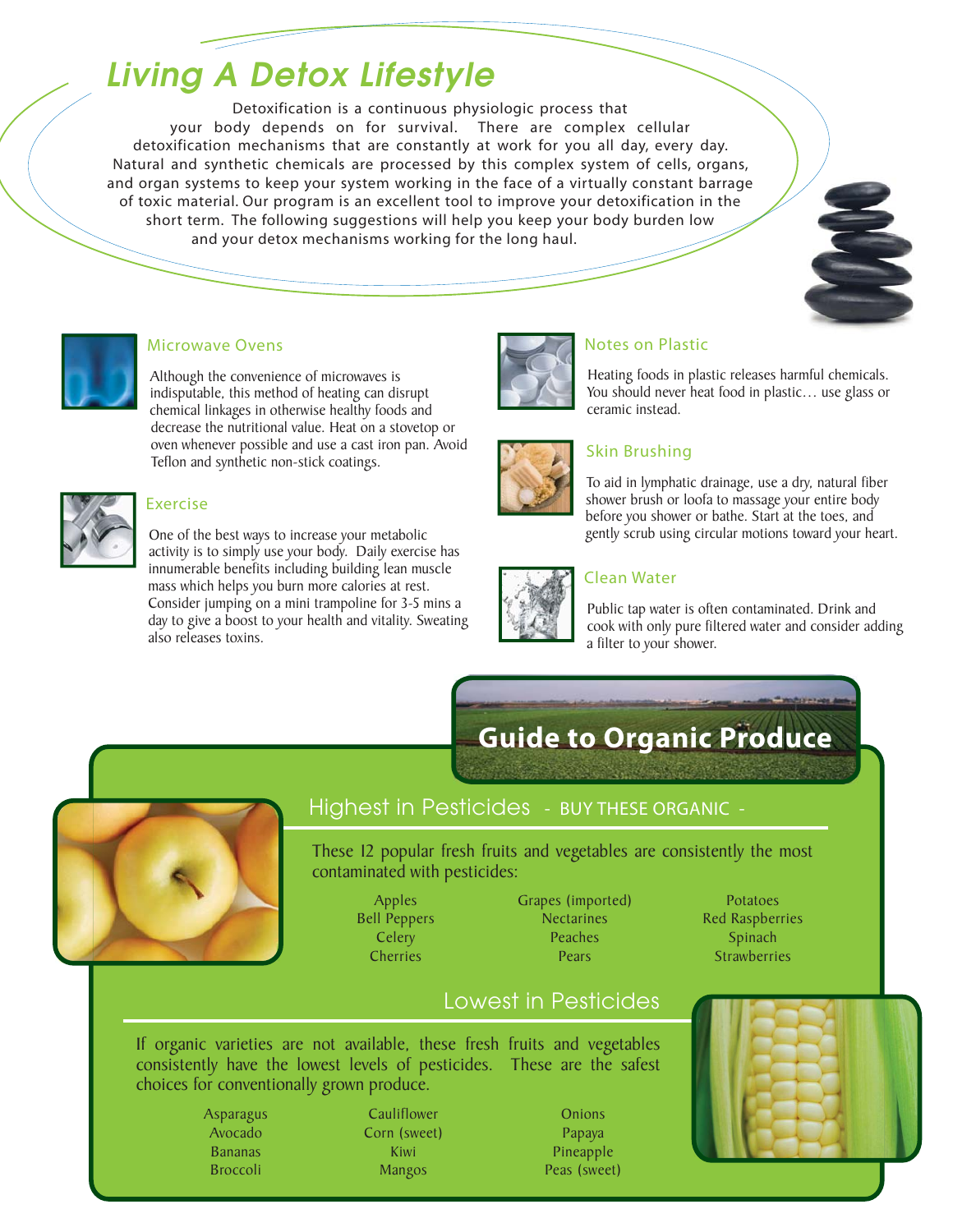## **Detoxification Program Nutritional Supplements**

To enhance the detoxification process, we include the use of the following nutritional supplements:



#### PaleoCleanse

A hypoallergenic rice protein powder containing nutrients and herbs which fuel detoxification pathways and promote optimal liver function. It also contains a full multivitamin/mineral and antioxidant complex. PaleoCleanse is the backbone of nutritional support for the detoxification program. Dose: Titrated up and down to a maximum of 2 scoops 3 times a day.

#### PaleoMeal

A complete protein powder used as a meal replacement. The nutrient combination in PaleoMeal is ideal for use within a detoxification program. It provides protein and minerals that are in greater demand while one is detoxifying, and helps to prevent muscle loss. It comes as either a whey (dairy) or rice (non-dairy) based formulation.

Dose: 1 scoop per meal, as desired for meal replacement. Dairy-free PaleoMeal dose is 2 scoops per serving.

#### Amino-D-To $x^{TM}$

This product supports detoxification by supplying sulfur containing amino acids needed for phase II liver detox. Used along with PaleoCleanse or prior to PaleoCleanse, Amino-D-Tox will help minimize uncomfortable detox symptoms.

Dose: 2 caps 3 times per day.

#### Three-A-Day Antioxidant

This product synergistically combines powerful antioxidant nutrients and herbs including selenium, curcumin, green tea, lipoic acid, NAC and grape seed that help detoxify heavy metals and protect the body from their ravaging damages. Dose: 1 cap 3 times per day.

#### Omega Synergy

A synergistic blend of EPA, DHA, GLA and flax oil. This blend covers all the health concerns that these fatty acids would be useful for including brain function, hormonal balance, constipation, dry skin, unhealthy cholesterol levels, inflammation and stiffness, and heart disease. Dose: 1-2 softgels 3 times per day

#### PaleoFiber

This blend of soluble and insoluble fibers from nature will aid regularity as well as move toxins out of the gastrointestinal tract quickly.

Dose: 1 Tbs per day in water or with PaleoCleanse.

#### PaleoGreens

A combination of vegetable, fruit and berries high in nutritional value that helps to alkalinize the body. Dose: 1 Tbs per day in water or with PaleoCleanse.

#### AllerGzyme

A true full spectrum proteolytic enzyme complex which is focused on assisting with the digestion of proteins. AllerGzyme can be used as a stand alone product along with meals or the capsule can be simply opened and mixed into your protein shake to maximize digestion and assimilation Dose: 1 cap 3 times per day

#### PaleoReds

A flavorful fruit and berry combination that is high in antioxidants and potassium for energy. Dose: 1 Tbs as desired, in water or with PaleoCleanse

#### LV-GB Complex

A comprehensive formula of nutrients for aiding the liver and bile flow for the proper processing and elimination of toxins. By supporting liver and gall bladder function, LV-GB complex aids in the digestion and elimination of fatty substances from the liver and the complete assimilation of fats and fat soluble vitamins.

Dose: 1 cap 3 times per day.

#### GI Revive

This peach tea flavored powder not only aids regularity but also reduces inflammation and ulceration in the gut while healing intestinal mucosa to prevent or improve food allergies. Dose: 1 teaspoon twice per day.

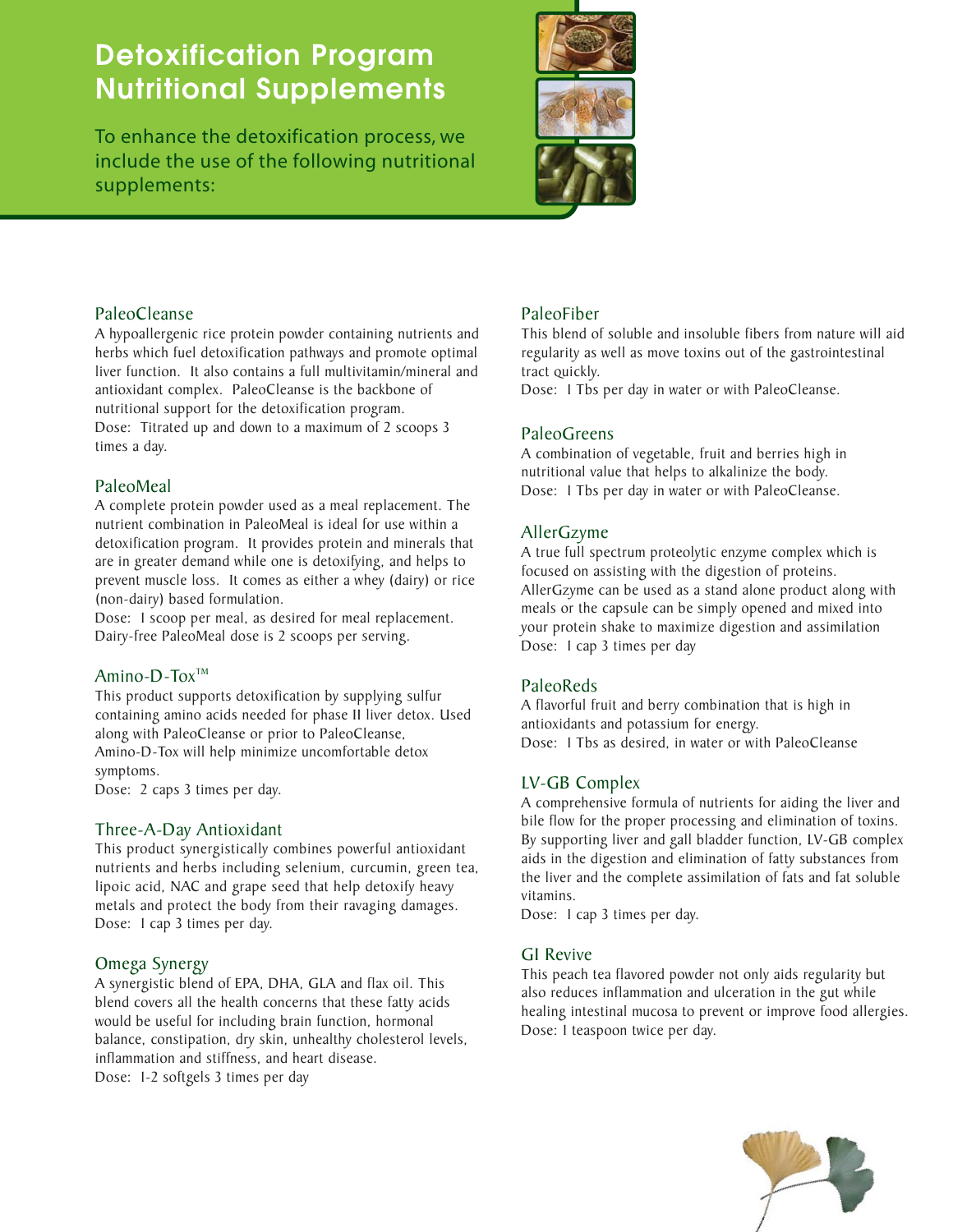

- Drink I cup of hot water with I/4 lemon and 2 pinches of cayenne pepper first thing upon waking (on an empty stomach). This is very simple but you would be amazed how many people say they can't live without it once they st
- Use a 'dry brush' to massage your entire body before getting into the shower. Use a circular motion and work towards the heart. Then shower or bathe. Facilitates circulation and toxic elimination through the skin.
- Take a warm bath with Epsom salt added to soothe, relax and detox. Additionally you may rub on the salt with a warm, wet washcloth in bath or shower. Very invigorating.
- 4 Jump on a rebounder (mini trampoline) for 3-5 minutes at a time. This shakes up your whole body and is particularly useful for stimulating your lymph drainage system, thereby moving those toxins OUT!
- $5$  Try your own 'hydrotherapy' in the shower by alternating hot/cold. This stimulates circulation and your immune system.<br>You can also do a sauna/cold shower/sauna etc., if you belong to a gym. Not for the squeamish! But invigorating! You'll feel like a million bucks when you're done. Of course, just a sauna and a shower are beneficial as well.

## *DETOX SMOOTHIE RECIPES*



Other variations to enhance flavor and nutritional value include adding any of the following: PaleoFiber, Ground flaxseeds, PaleoGreens, PaleoReds, Cod liver oil or fish oil, Frozen organic fruit

#### *Basic Recipe*



Blend the following ingredients: PaleoCleanse (follow dosage on titration schedule) 1 scoop PaleoMeal vanilla ½ cup frozen organic berries ½ cup water or rice milk Ice



*Tropical Smoothie*

Blend the following ingredients: PaleoCleanse 1 scoop PaleoFiber 1 Tbs PaleoGreens ½ cup frozen mango ½ cup coconut milk Pinch ground ginger Ice



#### *Southern Style Smoothie*



Blend the following ingredients: PaleoCleanse 1 scoop PaleoMeal Vanilla 1 Tbs ground flaxseeds ½ cup frozen organic peaches ½ cup almond milk 2 tsp grated ginger Pinch of cinnamon Ice

### *Go-Green Smoothie*



Blend the following ingredients: PaleoCleanse 1 scoop PaleoMeal Vanilla 2 Tbs PaleoGreens 1 Tbs ground flaxseeds Ice

### *Strawberry Dream*



Blend the following ingredients: PaleoCleanse 1 scoop PaleoMeal Strawberry ½ cup frozen strawberries ½ cup rice milk or water Ice

### *Apricot and Raspberry Smoothie*



Blend the following ingredients: PaleoCleanse 1 scoop PaleoMeal Vanilla ½ cup frozen organic raspberries ½ cup fresh or water packed apricots ½ cup rice milk or water Pinch of cinnamon Ice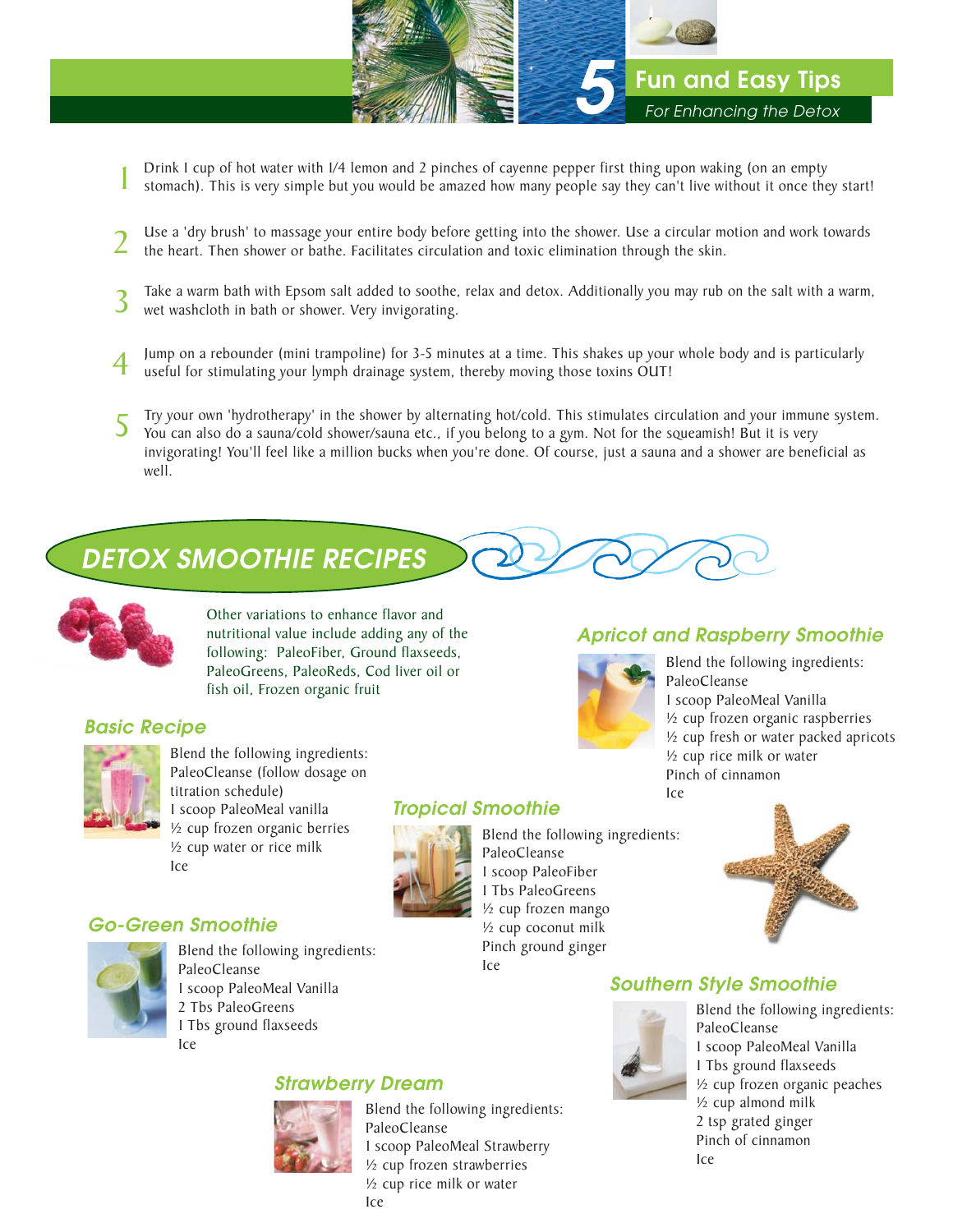

*For Modified Elimination Diet and 21-Day Intensive Detox*

Bob's Red Mills Gluten Free Hot Cereal Millet Quinoa Brown and/or Wild Rice Ezekiel Bread (found in freezer section) Frozen Berries (for shakes, if desired) Almond Butter Organic Eggs Sesame/Pumpkin/Sunflower Seeds Walnuts/Almonds/Pecans/Macadamian Nuts

Hummus (Chick Pea Spread) **Lemons** Cayenne Pepper Spring/Distilled Water Herbal Teas Extra Virgin Olive Oil Assorted Fresh Vegetables/Fruits If Making Alkaline Broth: Parsley, Zucchini, Celery, Green Beans, Spinach Assorted Protein: Organic Chicken, Turkey, Salmon,Tuna, Halibut, Cod, Sole, Tofu, Beans 'Dry Brush' or Loofah Epsom Salt

### Follow these guidelines for the 7 days PRIOR to The 21 Day Intensive Detoxification Program:

Drink at least 8 glasses of filtered water, daily.

Add Amino-D-Tox and Three A Day Antioxidant to your diet, daily.

Decrease or eliminate dairy products such as milk, cheese or ice cream. If you are tolerant, you may use natural, unsweetened, live culture yogurt.

Decrease or eliminate all foods containing yeast and all foods that promote yeast overgrowth. (Processed foods, refined sugars, commercially prepared condiments, breads, peanuts, vinegar and alcoholic beverages.)

Decrease or eliminate gluten by avoiding foods which contain wheat, oats, and barley. This includes pasta, bread products, crackers, cereals. Try sprouted bread such as Ezekiel bread found in the frozen department of Health Food Stores. Gluten-free grains include brown rice, millet, quinoa, wild rice and cornmeal. Pastas are available made from these grains as well.

Decrease or eliminate meats such as beef, pork and veal. Chicken, turkey, lamb and cold water fish such as salmon, mackerel, halibut, and tuna are acceptable fresh or canned. Select from free range whenever possible, and select wild salmon over farm-raised.

Decrease or eliminate all alcohol-containing products including beer and wine.

Decrease or eliminate all caffeine-containing beverages including coffee, tea and soda. Please avoid decaffeinated coffee also.

## ALKALINE BROTH OTH



 Choose a combination of the following vegetables equaling approximately 1 ½ - 2 cups: celery green beans zucchini spinach parsley

Place vegetables in a soup pot with a significant amount of filtered water. (More than enough to cover) Bring to boil and then let simmer for 45 minutes. Drain and keep the broth.

You may drink as much of this broth as you want during the 21 day Intensive Detoxification Program but at least 1 cup per day. This recipe will keep in the refrigerator for 3 days. Please do not freeze and defrost. Make fresh as needed. If you do not have a sensitive system you may puree the vegetables and broth together in a blender and take as a heartier soup.

#### **21-Day Intensive Detoxification Plan Titration Schedule**

| Day 1-3   | 1/2 scoop PaleoCleanse<br>1 scoop PaleoMeal                       | 2 times per day |
|-----------|-------------------------------------------------------------------|-----------------|
| Day 4-6   | 1 scoop PaleoCleanse<br>1 scoop PaleoMeal                         | 2 times per day |
| Day 7-8   | 1 1/2 scoops PaleoCleanse<br>1 scoop PaleoMeal                    | 2 times per day |
| Day 9-14  | 2 scoops PaleoCleanse<br>1 scoop PaleoMeal<br>(omit eggs and soy) | 3 times per day |
| Day 15-16 | 11/2 scoops PaleoCleanse<br>1 scoop PaleoMeal                     | 2 times per day |
| Day 17-18 | 1 scoop PaleoCleanse<br>1 scoop PaleoMeal                         | 2 times per day |
| Day 19-21 | 1/2 scoop PaleoCleanse<br>1 scoop PaleoMeal                       | 2 times per day |